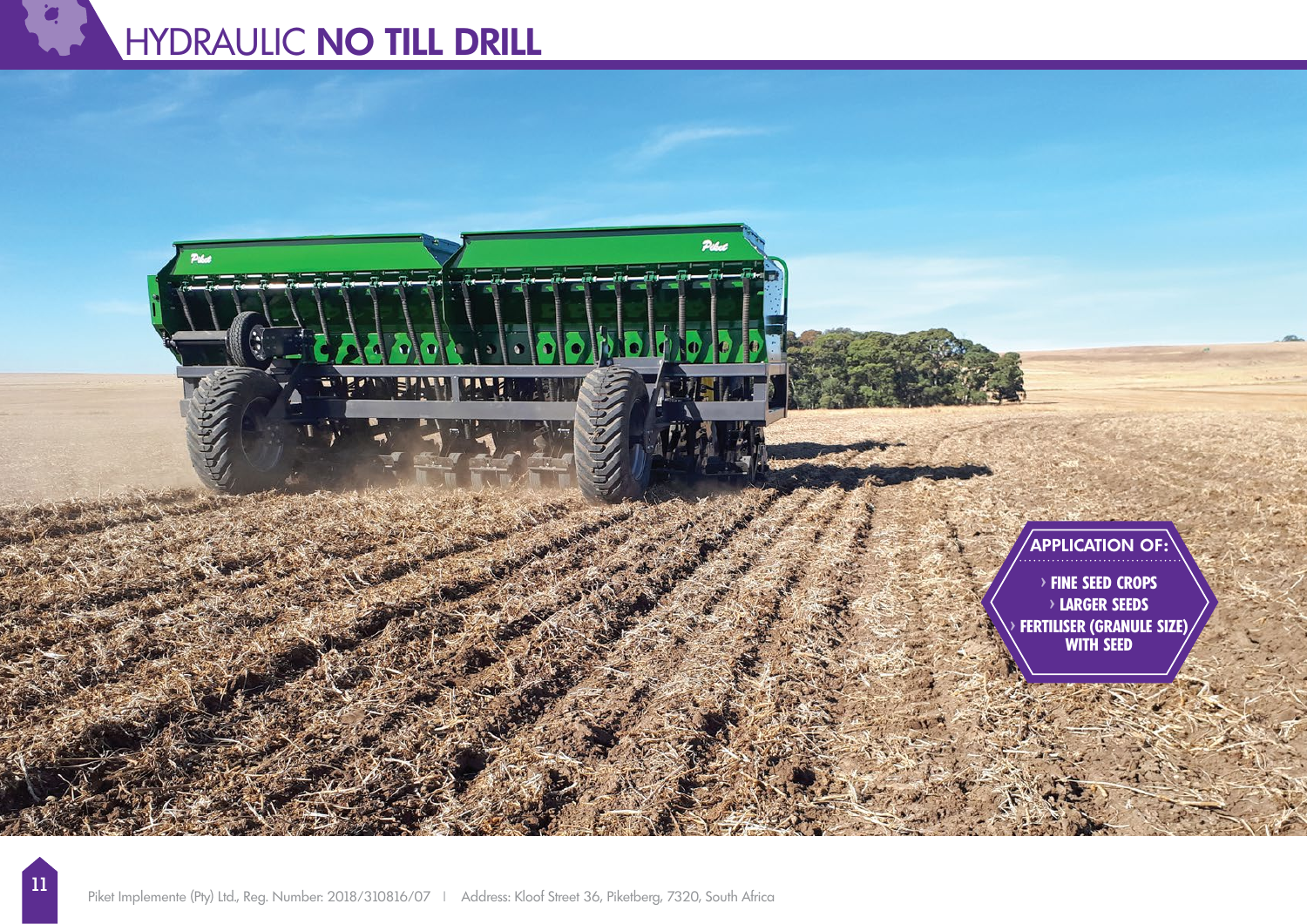# HYDRAULIC **NO TILL DRILL**





Piket Implemente (Pty) Ltd., Reg. Number: 2018/310816/07 | Address: Kloof Street 36, Piketberg, 7320, South Africa